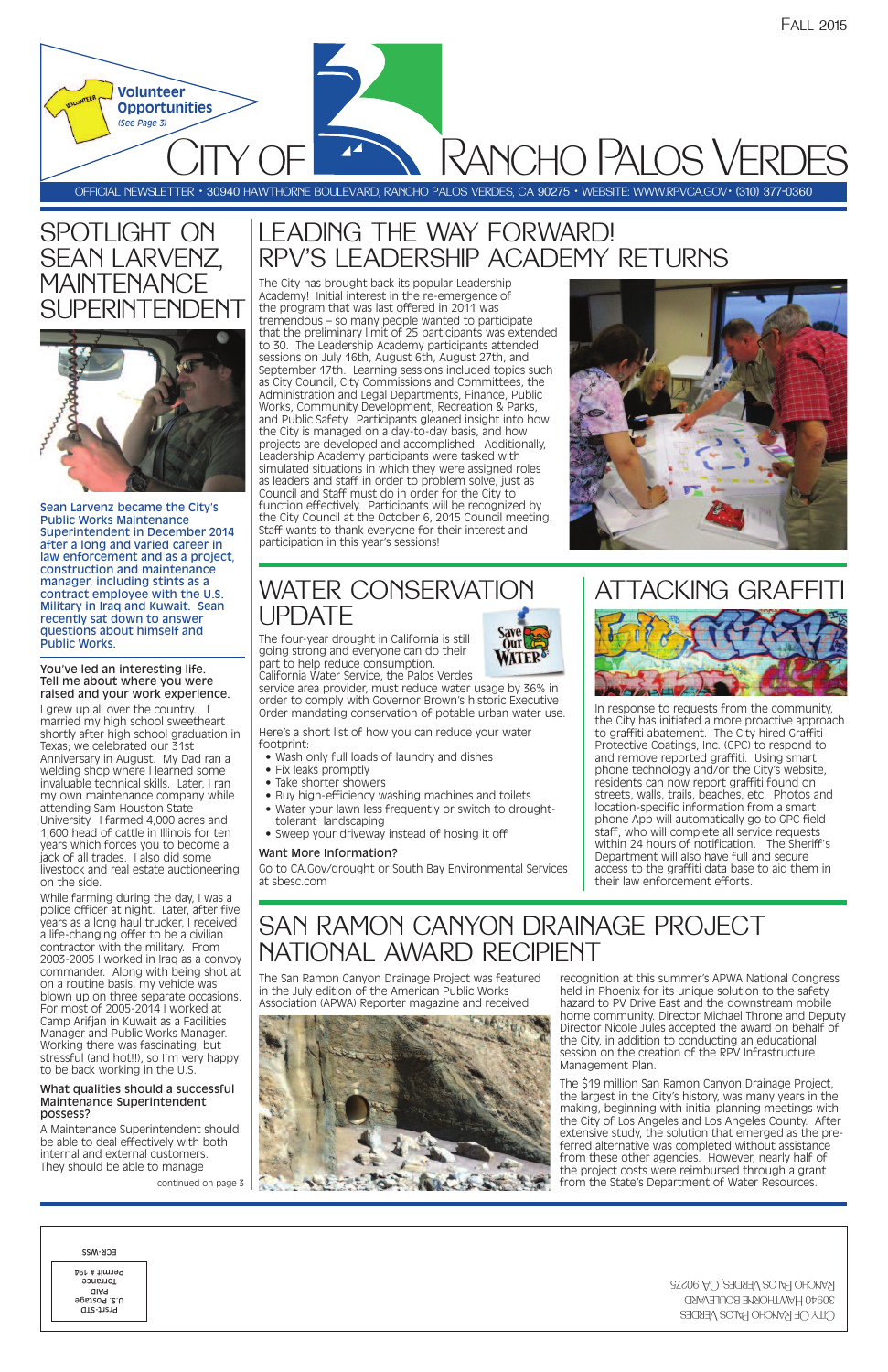### NIGHT AT THE MUSEUM!



Sleepover at the museum for boys & girls ages 7-12! No Ben Stiller or statues that come to life, but we will have a night hike, crafts, movie and more! Snacks and breakfast provided. Parents, take the night off! Register online at the City's website. Fee is \$49 per child. Enrollment limited and pre-registration required.

Friday, October 16th (6:30 PM) – Saturday, October 17th (9:00 AM) Point Vicente Interpretive Center 31501 Palos Verdes Drive West

## MUSIC FEST & TRUNK OR TREAT!



Musical petting zoo! Music and dance classes! Food, crafts and entertainment! Costume parade and contest! Hosted by Kids Music N Motion and the City. Free admission and parking! Trunks Wanted! We are looking for volunteers to decorate their trunks and pass out Halloween treats. Interested? Call 310.544.5266.

Saturday, October 24th 10:00 AM – 2:00 PM Ladera Linda



Delicious hot breakfast buffet! Kiddie Crafts! Holiday Carols! Entertainment by Palos Verdes Strings! Photo Opportunities with Santa! Bring your own camera for photos. Fee is \$15 per person; Children 18 months and younger are free with a paying adult. Enrollment limited and preregistration required.

Saturday, December 12th 9:00 AM – 10:30 AM

#### Hesse Park 29301 Hawthorne Boulevard

## REACH

REACH is the City of Rancho Palos Verdes' therapeutic recreation program for developmentally challenged adults. Groups meet several times a month for fun and friendship. Members enjoy educational activities, sports, service projects, and meals together. Information about



REACH membership is available from the Recreation and Parks Department. For more information contact REACH Coordinator Sue Walsh at suew@rpvca.gov or 310.544.5260.

## STORY TIME FUN!



Story time, songs, finger plays and crafts. Program geared to parents and children ages 2 to 5, but children of all ages welcome. Free admission! Hosted by RPV Recreation and Parks Department and Palos Verdes Library District's Young Readers' Department.

## 32201 Forrestal Drive **BREAKFAST WITH SANTA!**



Volunteers from the Carson/Gardena Animal Shelter will be at Hesse Park with cats and dogs available for adoption. Please Park with cats and dogs available for adopt<br>Please bring cash or check for adoption fees.

> Little Critter Afternoon Tales 2nd Wednesdays, 1:00 PM – 2:00 PM Hesse Park

29301 Hawthorne Boulevard



Little Fish Tales by the Sea 3rd Thursdays, 10:00 AM -11:00 AM Point Vicente Interpretive Center 31501 Palos Verdes Drive West

## RECREATION PROGRAMS - FALL INTO FUN!

For more information on all programs, visit www.rpvca.gov or call 310.544.5260.

Saturday, September 19th, 9:00 AM – Noon Abalone Cove Shoreline Park 5970 Palos Verdes Drive South

Join Los Serenos de Point Vicente docents to pick up trash from the beach and upper picnic area! Trash bags and gloves provided. Bring water, wear sturdy shoes for walking on cobblestones at beach, and bring sunscreen and a hat. Free admission and parking!

Saturday, December 5th, 9:00 AM - Noon Abalone Cove Shoreline Park 5970 Palos Verdes Drive South

Roll up your sleeves and make a difference in your community! Eradicate weeds and invasive plants. Beautify trails. Remove litter and graffiti. Water, gloves and trash bags provided. Wear sturdy walking shoes, hat and sunscreen. Volunteer t-shirts and free parking provided for volunteers. Pre-registration required.

## LOCAL AUTHOR BOOK SIGNING



Saturday, November 7th 11:00 AM – 1:00 PM Point Vicente Interpretive Center 31501 Palos Verdes Drive West

Get the real story behind the story! Meet our fascinating local authors and learn how they brought their book ideas to fruition. Buy an autographed copy of their books for your library or to give as a gift! All books will be 10% off the day of the event!

### **GET INVOLVED WITH THE PALOS VERDES PENINSULA LAND CONSERVANCY**

For more information about Palos Verdes Peninsula Land Conservancy volunteer opportunities, workshops, free nature hikes and other ways to get involved, please visit www.pvplc.org or call 310.541.7613.

### **PET ADOPTION EVENT**

Sunday, September 20th Hesse Park- Upper Picnic Area 11:00 a.m. – 3:00 p.m.

### Fall Volunteer Day

For more information on all volunteer programs, visit the City's website, call 310.544.5260 or email



# VOLUNTEER TO BE A DOCENT!

Enrich your life, become a volunteer docent with Los Serenos de Point Vicente. Docent training starts Wednesday, September 16th, from 12:30 p.m. to 3:30 p.m. at the Point Vicente Interpretive Center. Classes are every Wednesday through February.

For more information, please attend our Open House on Wednesday, September 9th, at 7:00 p.m. at the Point Vicente Interpretive Center.

For more information, call 310.377.5370 or go to www.LosSerenos.org or www.facebook.com/LosSerenos.

## PADDLE TENNIS TOURNAMENT



Saturday, October 3rd Ladera Linda Community Center 32201 Forrestal Drive

Recreation and Parks annual Paddle Tennis Tournament by the Sea will be held on Saturday, October 3rd at Ladera Linda. Mixed doubles: Advanced and Intermediate. Cost per team is \$40. Register online at: https://apm.activecommunities.com/rpv or call 310.544.5260 for more information.

### **PET VACCINE, MICROCHIP AND LICENSING CLINIC**

Saturday, October 24th from 10:00 a.m. to noon Upper picnic area at Hesse Park 29301 Hawthorne Boulevard

Cats: 10:00 a.m.-10:30 a.m. ~ Dogs: 10:30 a.m.-noon

The Society for California Veterinary Vaccine Care www.scvvc.webs.com) will administer low-cost vaccinations and provide microchip services for cats and dogs; cash and credit cards accepted. The LA County Department of Animal Care & Control will provide dog licensing services; cash and checks accepted.

Pet owners must be at least 18 years of age. Pets must be on leashes or in carriers, and only healthy & non-pregnant animals will be vaccinated. Please bring the license tag, license renewal notice or prior rabies certificate to receive a three-year rabies vaccine for your dog; otherwise the rabies vaccine will be good for only one year.

## FOR PAWS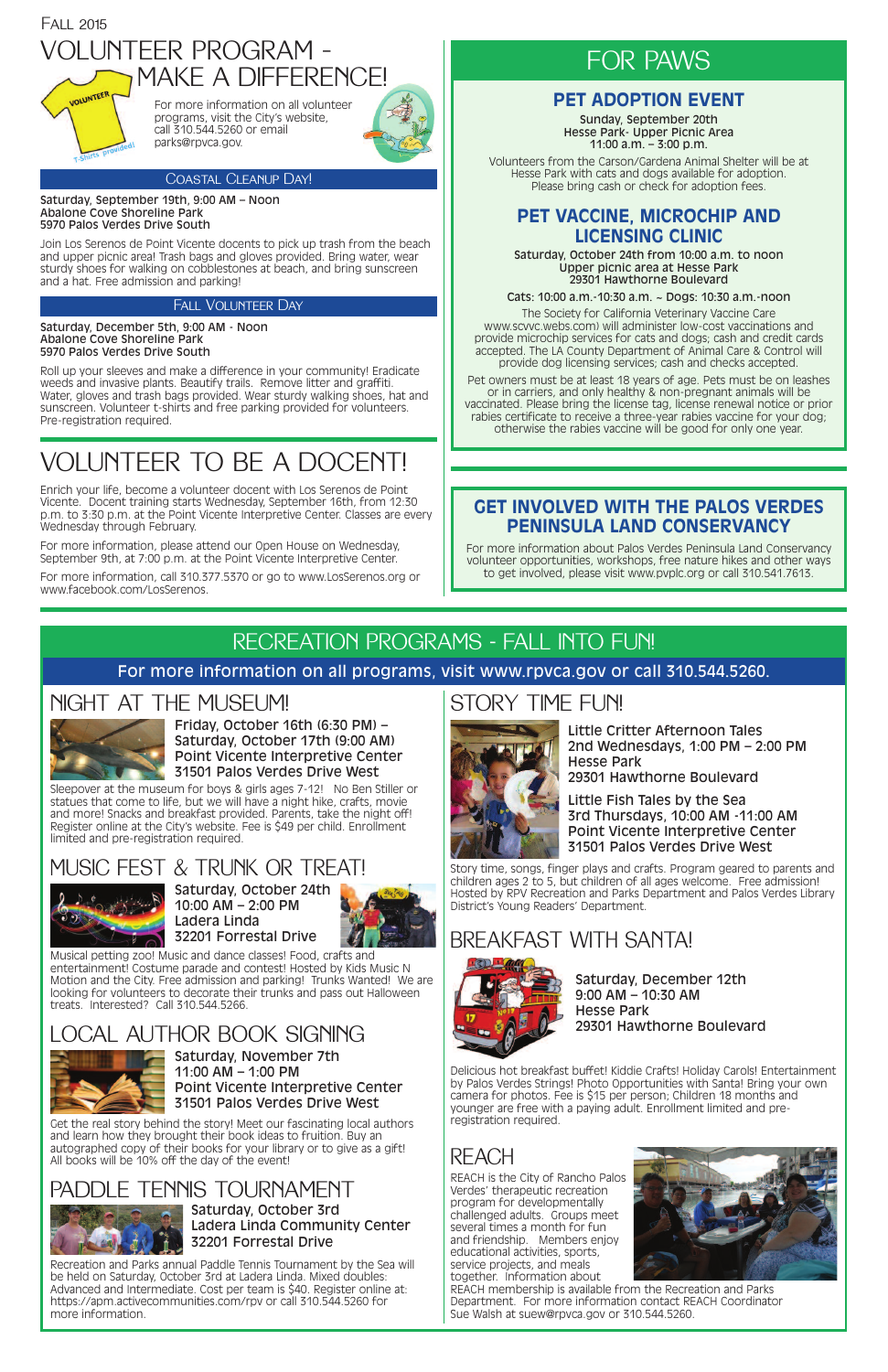#### $\boldsymbol{\mathcal{S}}$ GREEN CORNER

### RECYCLING PROGRAMS FOR BUSINESSES AND MULTI-FAMILY RESIDENCES

In October 2014, Governor Brown signed AB 1826, Mandatory Commercial Organics Recycling. This new law requires businesses to recycle their organic waste beginning on April 1, 2016, with full implementation by 2019, depending on the amount of waste they generate per week.



In order to ensure compliance with the bill, the City will implement an organic waste recycling

program beginning in January 2016, which will also be a phased-in approach to increase recycling of organic waste by businesses and multi-family residential dwellings. In addition to working closely with the commercial haulers that serve the businesses in the community, the City will coordinate with EDCO to provide education and outreach to multi-family dwellings, and will monitor participation by both groups.

### FREE DOCUMENT SHREDDING & E-WASTE COLLECTION & MULCH GIVEAWAY EVENT - OCTOBER 24th



Certified shredding trucks will be at this event to shred your documents on-site. No documents will leave the site un-shredded! The event is at Point Vicente Park/Civic Center (City Hall), 30940 Hawthorne Blvd., from 8:00 a.m. to 11:00 a.m. Limit is three bankers/storage size boxes or paper grocery

bags. Documents that have staples or paper clips are acceptable. However, remove all papers from 3-ring metal binders. This event is open to RPV's EDCO residential customers only. Please bring proof of RPV residency such as a recent utility bill, or your driver's license.

EDCO will also collect your unwanted electronics! TVs, computers, VCRs etc… but absolutely no household hazardous waste material will be accepted!

But wait there's more: Free mulch giveaway to residents, while supplies last. This is a self-service/self-haul event, so please bring your own trashcans or sturdy yard bags, and your own shovel! Limit of 3 cans/bags per vehicle. If you plan to haul your compost in an open truck or trailer, please remember to bring a tarp to cover your material. For more information check www.rpvrecycles.com.

### COMPOSTING WORKSHOP

The City will host a composting workshop for beginners on Saturday, September 12th from 9:30 a.m. to 11:00 a.m. at Hesse Park. One compost or worm bin will be raffled off attendees. This workshop, sponsored by LA County, is open to all Peninsula residents, guests and gardening enthusiasts. The County plans to sell discounted compost and worm bins



after the event-cash and check only! Go to www.smartgardening.com for more information. The City offers a rebate on the bins to residents (restrictions apply). For more information go to: http://www.rpvca.gov/DocumentCenter/View/1148

### EDCO's FALL BRUSH CLEARANCE EVENT



Remove excess greenery from your property at no extra cost. You may

use your carts, cans and/or bundle and tie your items and leave them at the curb. No loose items accepted.

Find your regular collection day below and then see your brush clearance day. Then schedule to complete your brush clearing before your designated day.

| Regular Trash Day | <b>Brush Clearance Day</b> |  |
|-------------------|----------------------------|--|
| Monday            | Saturday, October 3, 2015  |  |
| Tuesday           | Saturday, October 10, 2015 |  |
| Wednesday         | Saturday, October 17, 2015 |  |
| Thursday          | Saturday, October 24, 2015 |  |
| Friday            | Saturday, November 7, 2015 |  |

You will receive more information from EDCO in late September. If you have any questions call EDCO at 310.540.2977 or check www.rpvrecycles.com.





expectations and set priorities, while making sure that critical issues are handled quickly, especially in emergency situations. A solid grasp of core public works skill sets such as electrical, plumbing, and road repair is essential.

#### How have your experiences working for the military in Kuwait and Iraq, as a farmer, and as a law enforcement officer prepared you for working in RPV?

The experiences are very different, but they do crossover in many ways. No one's shooting at me here, thankfully, but the ability to operate efficiently and effectively in difficult circumstances is essential in both settings. That said, the worst day here isn't as bad as the best day in Iraq. As a police officer you have to be able to deal with concerned and upset citizens and try to achieve a positive outcome. Finally, farming taught me a strong work ethic and the nuts and bolts of many essential skills which helps me in this position.

#### What are some of the biggest challenges you've faced here in Rancho Palos Verdes?

Learning any new job is always challenging. The most pressing challenge I'm facing now is the ongoing drought. We are trying to improve our efficiency and reduce water usage. Small improvements like upgrading fixtures and installing

primarily at park sites, uses "smart" irrigation technology; I'd like to see that number increase, especially in the medians and right of ways. Looking at turf removal where appropriate and drought tolerant planting are also effective methods. Water is not an issue that's going to go away, so we need to get the most out of this precious resource.

#### What would you like the residents of RPV to know about you?

That I understand my job is to maintain their quality of life.

#### Anything you want to share about your family?

"smart weather-sensitive" irrigation can make a big difference. Currently 20% of the City's irrigation, fishing, skiing and scuba diving.

My son Clint is (slowly) wrapping up his Mechanical Engineering degree at University of North Dakota. My wife and I couldn't be prouder.

#### I hear you're a big bowler. Top score?

262 with a 170 average. Not in a league currently, but would like to.

#### Favorite Book/Favorite TV show? Favorite Pro Athlete and/or pro-team? Other Hobbies?

We Were Soldiers Once…and Young, based on Colonel Hal Moore's experiences at the battle of la Drang in Vietnam, captures the true essence of being a leader- a person who is willing to be out there in the thickest of the action, leading from the front. That is a credo which I try to embrace.

I like NASCAR, especially race car driver Carl Edwards, and I enjoy

### LOCAL ELECTION SCHEDULED FOR TUESDAY, NOVEMBER 3, 2015

The City of Rancho Palos Verdes will hold its General Municipal Election on November 3, 2015 for three City Council Member seats. The nomination period for candidates for City Council began on Monday, July 13, 2015 and closed on Friday, August 7, 2015. A total of five candidates were qualified to run for the three open seats, including three incumbents running for re-election.

Monday, October 19, 2015 is the last day to register to vote in the November 3, 2015 Election. You will need to re-register if you have moved to a new address, changed your name, or changed your political party affiliation. Voter Registration can be completed online at the following link: http://registertovote.ca.gov/ or if you prefer to register by mail, Voter Registration forms are available at City Hall, the Post Office, and the library.

### **VOTE BY MAIL**

Voters who wish to vote by mail for the upcoming election or become a Permanent Vote by Mail Voter should visit the Los Angeles County Registrar-Recorder/County Clerk's website at http://www.lavote.net/ to print or download the application.

#### POLLING LOCATION

On Election Day residents can locate their polling place by using the Los Angeles County Registrar-Recorder/County Clerk's website at http://www.lavote.net/LOCATOR/.

Voters who do not have access to the Internet can contact the City Clerk's Office at (310) 544-5217 or (310) 544-5208 for assistance in locating their polling place.

### SPOTLIGHT ON SEAN LARVENZ (Continued from page 1)

#### Last Day To Register

## FREE NATURE WALKS THIS FALL!

#### Saturday, October 17th, 3:00 PM

Walk the switchback trail to the beach. Learn about local geology and fall blooming habitat and stay to watch the sunset from beautiful Founders Park. *Moderate*. (Park to left of Club House in the public lot at end of Trump National Drive.)

### Switchback Trail At Trump National Golf Club

#### Saturday, November 14th, 3:30 PM & Saturday, December 12th, 2:30 PM

Wear sturdy walking shoes, sunscreen and a hat, and bring a bottle of water. Walks last about two hours and no reservations are required. In the event of rain, the walk will be cancelled. For more information about becoming a docent, visit the docent website at www.losserenos.org. To schedule a hike for your family, organization or business, please call the Hike Coordinator at 310.377.5370.

#### Abalone Cove Shoreline Park

Los Serenos de Point Vicente Docents lead nature walks year-round at several beautiful locations in the City. Join us this fall for some fun and fresh air!